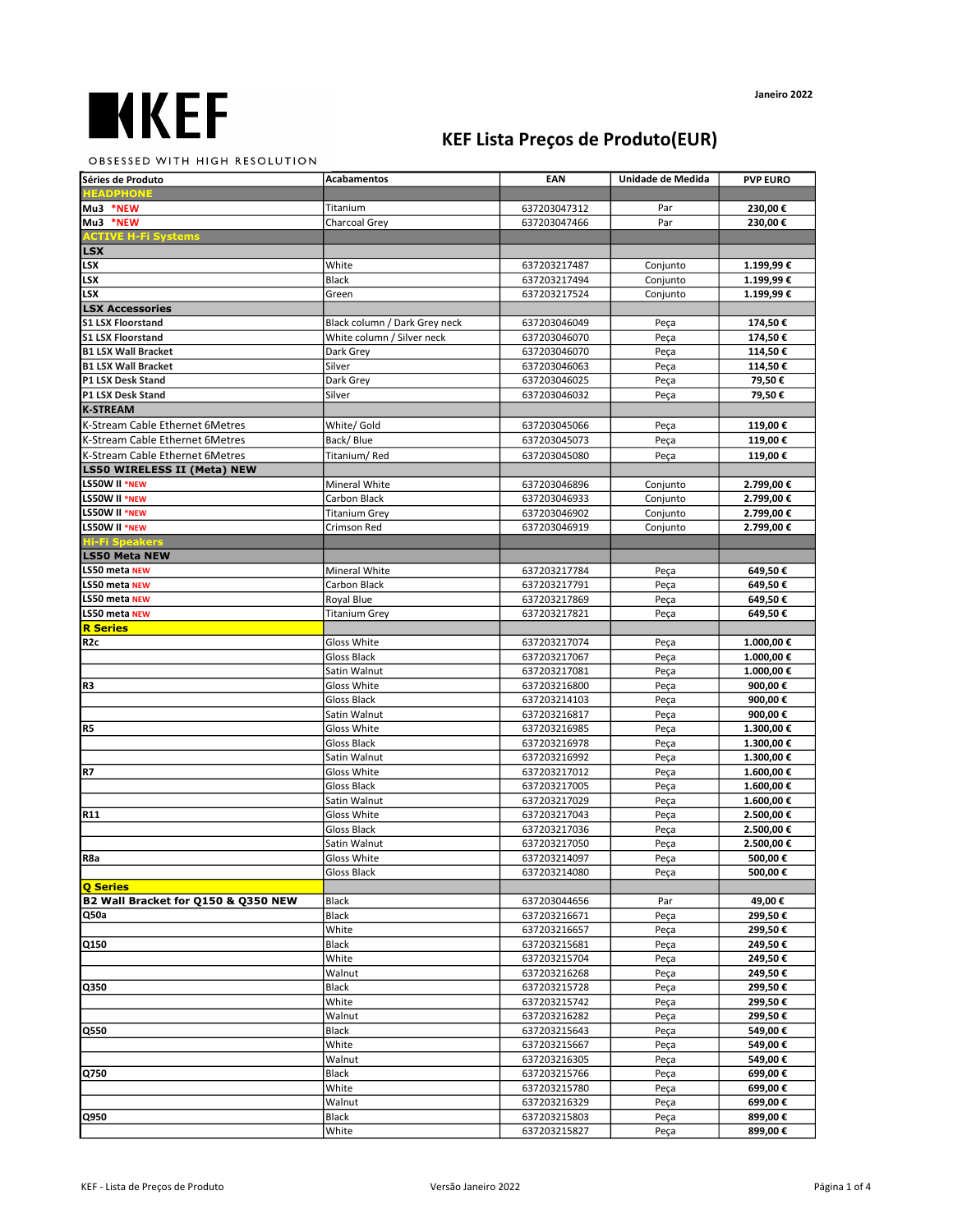|                                                           | Walnut       | 637203216343 | Peça     | 899,00€   |
|-----------------------------------------------------------|--------------|--------------|----------|-----------|
| Q650center                                                | Black        | 637203218378 | Peça     | 599,00€   |
|                                                           | White        | 637203218361 | Peça     | 599,00€   |
|                                                           | Walnut       | 637203218385 | Peça     | 599,00€   |
| Q250center                                                | Walnut       | 637203217784 | Peça     | 499,00€   |
|                                                           | White        | 637203217760 | Peça     | 499,00€   |
|                                                           | Black        | 637203217777 | Peça     | 499,00€   |
| Q Grills                                                  |              |              |          |           |
| $\overline{Q150}$                                         | <b>Black</b> | 637203216510 | Peça     | 16,00€    |
| Q350                                                      | Black        | 637203216527 | Peça     | 19,50€    |
| Q550                                                      | Black        | 637203216534 | Peça     | 34,00€    |
| Q750                                                      | Black        | 637203216541 | Peça     | 39,00€    |
| Q950                                                      | <b>Black</b> | 637203216558 | Peça     | 46,00€    |
| Q650c                                                     | <b>Black</b> | 637203216565 | Peça     | 34,00€    |
| Q250c                                                     | Black        | 637203217708 | Peça     | 36,00€    |
| <b>Speaker Stands</b>                                     |              |              |          |           |
| S2 Floor Stand *NEW                                       | White        | 637203046742 | Peça     | 225,00€   |
| <b>S2 Floor Stand *NEW</b>                                | <b>Black</b> | 637203046735 | Peça     | 225,00€   |
| <b>S2 Floor Stand *NEW</b>                                | Blue         |              |          |           |
| <b>S2 Floor Stand *NEW</b>                                |              | 637203046780 | Peça     | 225,00€   |
|                                                           | Titanium     | 637203046759 | Peça     | 225,00€   |
| S2 Floor Stand *NEW<br><b>Home Theatre Speaker System</b> | Red          | 637203046797 | Peça     | 225,00€   |
|                                                           |              |              |          |           |
| <b>T</b> series                                           |              |              |          |           |
| <b>T101</b>                                               | <b>Black</b> | 637203207792 | Peça     | 214,50€   |
|                                                           | White        | 637203210327 | Peça     | 214,50€   |
| T101c                                                     | <b>Black</b> | 637203207778 | Peça     | 229,00€   |
|                                                           | White        | 637203210334 | Peça     | 229,00€   |
| T301                                                      | Black        | 637203207785 | Peça     | 289,50€   |
|                                                           | White        | 637203210341 | Peça     | 289,50€   |
| T301c                                                     | <b>Black</b> | 637203207761 | Peça     | 299.00€   |
|                                                           | White        | 637203210358 | Peça     | 299,00€   |
| T-2 Subwoofer                                             | <b>Black</b> | 637203207846 | Peça     | 699,00€   |
|                                                           | White        | 637203210075 | Peça     | 699,00€   |
| <b>T</b> Stand                                            | Black        | 637203207914 | Peça     | 169,50€   |
|                                                           | White        | 637203211003 | Peça     | 169,50€   |
| Subwoofers                                                |              |              |          |           |
| Kube 8b                                                   | <b>Black</b> | 637203215261 | Peça     | 599,00€   |
| Kube 10b                                                  | <b>Black</b> | 637203215315 | Peça     | 699,00€   |
| Kube 12b                                                  | <b>Black</b> | 637203215360 | Peça     | 799,00€   |
| KC62 *New                                                 | Black        | 637203218033 | Peça     | 1.599,00€ |
| KC62 *New                                                 | White        | 637203217838 | Peça     | 1.599,00€ |
| K92                                                       | <b>Black</b> | 637203046087 | Peça     | 2.299,00€ |
| <b>Wireless kit for KEF Subwoofers</b>                    |              |              |          |           |
| <b>KW1 TX/RX System *NEW</b>                              | Black        | 637203046650 | Conjunto | 229,00€   |
| <b>KW1 RX Receiver Only *NEW</b>                          | <b>Black</b> | 637203046728 | Peça     | 129,00€   |
| <b>Custom Installation</b>                                |              |              |          |           |
| <b>Ci Series</b>                                          |              |              |          |           |
|                                                           |              |              |          |           |
|                                                           |              |              |          |           |
| CiBTS30                                                   |              |              |          |           |
| BT Keypad & Compact Amplifier System EU                   | White        | 637203045288 | Conjunto | 450,00€   |
| Rectangle                                                 |              |              |          |           |
| <b>Ci200QL</b>                                            | White        | 637203208621 | Peça     | 449,00 €  |
| <b>Ci160QL</b>                                            | White        | 637203208539 | Peça     | 329,00€   |
| Ci160.2CL                                                 | White        | 637203215407 | Peça     | 249,00€   |
| <b>Ci3-80QT</b>                                           | White        | 637203023835 | Peça     | 549,00€   |
| Square                                                    |              |              |          |           |
| <b>Ci200QS</b>                                            | White        | 637203208614 | Peça     | 429,00€   |
| <b>Ci160QS</b>                                            | White        | 637203208515 | Peça     | 299,00€   |
| Ci130QS                                                   | White        | 637203208706 | Peça     | 249,00€   |
| <b>Ci100QS</b>                                            | White        | 637203208966 | Peça     | 199,00€   |
| Ci160.2CS                                                 | White        | 637203215421 | Peça     | 229,00€   |
| Ci160CSds                                                 | White        | 637203208768 | Peça     | 279,00€   |
| <b>Ci160TS</b>                                            | White        | 637203212420 | Peça     | 329,00€   |
| Ci130.2CS                                                 | White        | 637203215445 | Peça     | 199,00€   |
| Ci130QSfl Flush MT *NEW                                   | White        | 637203217647 | Peça     | 429,00€   |
| Round                                                     |              |              |          |           |
| <b>Ci200QR</b>                                            | White        | 637203207488 | Peça     | 429,00 €  |
| <b>Ci160QR</b>                                            | White        | 637203207204 | Peça     | 299,00€   |
| <b>Ci130QR</b>                                            | White        | 637203207464 | Peça     | 249,00€   |
| <b>Ci200.2CR</b>                                          | White        | 637203207495 | Peça     | 329,00€   |
| Ci160.2CR                                                 | White        | 637203215483 | Peça     | 229,00€   |
| Ci160CRds                                                 | White        | 637203207181 | Peça     | 279,00€   |
|                                                           |              |              |          |           |
| Ci130.2CR                                                 | White        | 637203215506 | Peça     | 199,00€   |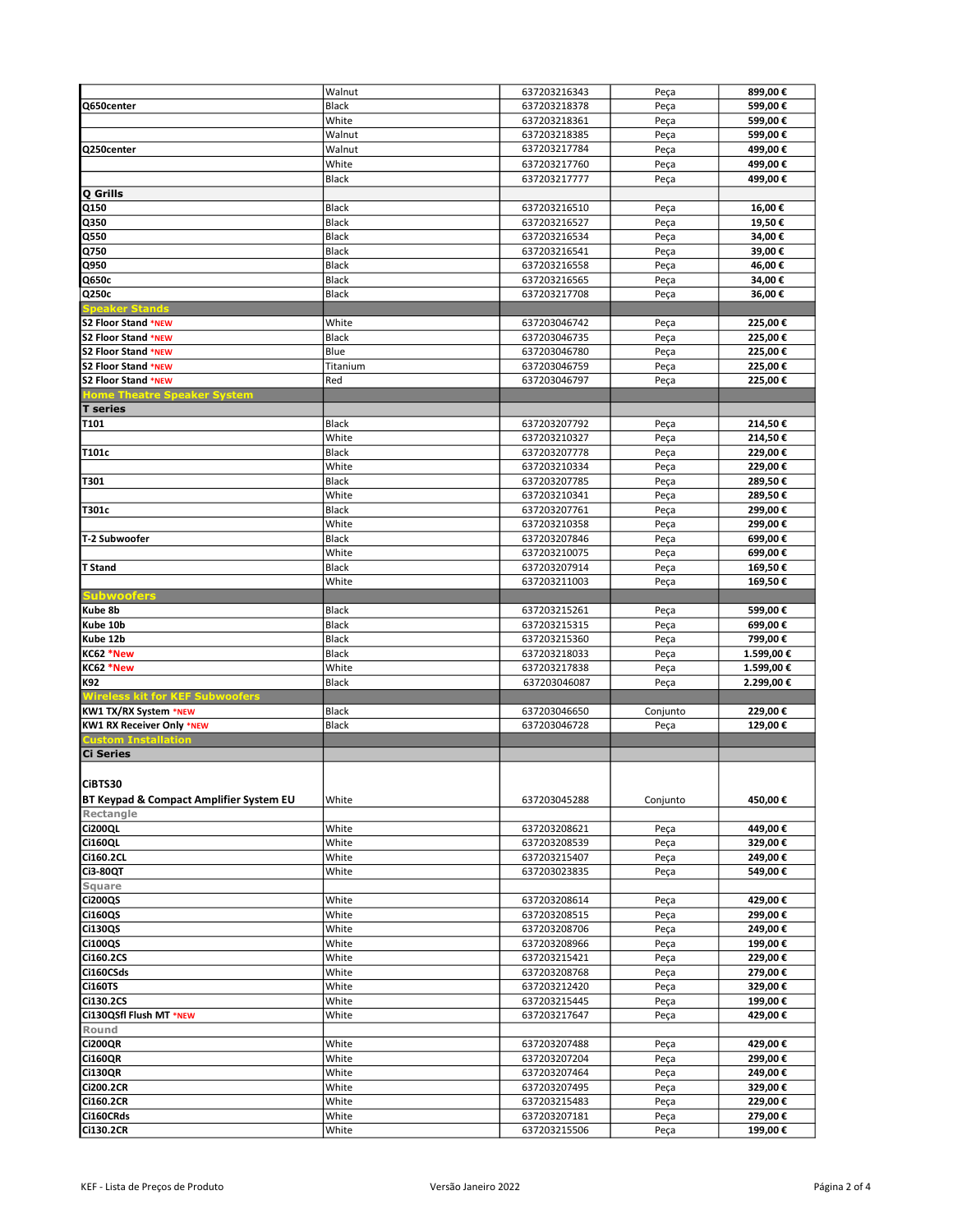| <b>Ci160TR</b>                                                           | White                                            | 637203210983 | Peça | 329,00€                 |
|--------------------------------------------------------------------------|--------------------------------------------------|--------------|------|-------------------------|
| Ci100.2QR                                                                | White                                            | 637203215377 | Peça | 199,00€                 |
| Ci130QRfl *NEW                                                           | White                                            | 637203217630 | Peça | 429,00€                 |
| Ci Extreme                                                               |                                                  |              |      |                         |
| Ci200RS-THX                                                              | White                                            | 637203215520 | Peça | 699,00€                 |
| Ci200RR-THX                                                              | White                                            | 637203211430 | Peça | 699,00€                 |
| Ci3160RL-THX                                                             | White                                            | 637203211515 | Peça | 1.599,00€               |
| Ci3160RLb-THX                                                            | White                                            | 637203211867 | Peça | 1.249,00€               |
| Ci4100QL                                                                 | White                                            | 637203211164 | Peça | 500,00€                 |
| KASA-500 Amlifier                                                        | Black                                            | 637203211126 | Peça | 1.199,00€               |
| Ci5160RL-THX                                                             | White                                            | 637203211843 | Peça | 2.599,00 €              |
| Ci160RR-THX *NEW                                                         | White                                            | 637203217654 | Peça | 599,00€                 |
| <b>Ci5160REF-THX Reference NEW</b><br><b>Ci3160REF-THX Reference NEW</b> | <b>Black Aluminium</b><br><b>Black Aluminium</b> | 637203211843 | Peça | 10.000,00€              |
| <b>Ci E Series</b>                                                       |                                                  | 637203217661 | Peça | 7.500,00€               |
| <b>Ci130ER</b>                                                           | White                                            | 637203213434 | Peça | 129,00€                 |
| <b>Ci160ER</b>                                                           | White                                            | 637203213458 | Peça | 159,00€                 |
| <b>Ci160ES</b>                                                           | White                                            | 637203218149 | Peça | 159,00€                 |
| <b>Ci200ER</b>                                                           | White                                            | 637203213472 | Peça | 199,00€                 |
| Ci Subwoofer                                                             |                                                  |              |      |                         |
| Ci200TRb                                                                 | White                                            | 637203212406 | Peça | 499,00 €                |
| Ci200QSb                                                                 | White                                            | 637203212413 | Peça | 399,50€                 |
| <b>Outdoor</b>                                                           |                                                  |              |      |                         |
| Ventura 5                                                                | White                                            | 637203028793 | Peça | 224,50€                 |
|                                                                          | <b>Black</b>                                     | 637203031090 | Peça | 224,50€                 |
| Ventura 6                                                                | White                                            | 637203028809 | Peça | 274,50€                 |
|                                                                          | <b>Black</b>                                     | 637203043109 | Peça | 274,50€                 |
| <b>Ci Accessories</b>                                                    |                                                  |              |      |                         |
| RIF100R ROUGH-IN 100mm ROUND                                             | N/A                                              | 637203019685 | Peça | 20,00€                  |
| RIF130R ROUGH-IN 130mm ROUND                                             | N/A                                              | 637203019692 | Peça | 20,00€                  |
| RIF130S ROUGH-IN 130mm SQUARE                                            | N/A                                              | 637203019708 | Peça | 20,00€                  |
| RIF160R ROUGH-IN 160MM ROUND                                             | N/A                                              | 637203019715 | Peça | 20,00€                  |
| RIF160S ROUGH-IN 160MM SQUARE                                            | N/A                                              | 637203019722 | Peça | 20,00€                  |
| RIF200R ROUGH-IN 200MM ROUND                                             | N/A                                              | 637203019739 | Peça | 20,00€                  |
| RIF200S ROUGH-IN 200mm SQUARE                                            | N/A                                              | 637203019746 | Peça | 20,00€                  |
| RIF100S ROUGH-IN 100MM SQUARE                                            | N/A                                              | 637203038235 | Peça | 20,00€                  |
| RIF160L ROUGH-IN 160MM RECTANGLE                                         | N/A                                              | 637203038259 | Peça | 20,00€                  |
| RIF200L ROUGH-IN 200MM RECTANGLE                                         | N/A                                              | 637203019722 | Peça | 20,00€                  |
| RIF4100L ROUGH-IN 4x100MM RECTANGLE                                      | N/A                                              | 637203045912 | Peça | 59,00€                  |
| RIF3160L ROUGH-IN 3x160MM RECTANGLE                                      | N/A                                              | 637203045899 | Peça | 89,00€                  |
| RIF5160L ROUGH-IN 5x160MM RECTANGLE                                      | N/A                                              | 637203045905 | Peça | 179,00€                 |
| RNC100R REAR ENCLOSURE 100mm ROUND                                       | N/A                                              | 637203019593 | Peça | 90,00€                  |
| RNC130R REAR ENCLOSURE 130mm ROUND                                       | N/A                                              | 637203019609 | Peça | 90,00€                  |
| RNC130S REAR ENCLOSURE 130mm SQUARE                                      | N/A                                              | 637203019616 | Peça | 90,00€                  |
| RNC100S REAR ENCLOSURE 100MM SQUARE                                      | N/A                                              | 637203038297 | Peça | 90,00€                  |
| RNC160R REAR ENCLOSURE 160mm ROUND                                       | N/A                                              | 637203019623 | Peça | 120,00€                 |
| RNC160S REAR ENCLOSURE 160mm SQUARE                                      | N/A                                              | 637203019630 | Peça | 120,00€                 |
| RNC200L REAR ENCLOSURE 200MM RECTANGLE                                   | N/A                                              | 637203038334 | Peça | 130,00€                 |
| RNC160L REAR ENCLOSURE 160MM RECTANGLE                                   | N/A                                              | 637203038310 | Peça | 120,00 €                |
| RNC200R REAR ENCLOSURE 200mm ROUND                                       | N/A                                              | 637203019647 | Peça | 130,00€                 |
| RNC200S REAR ENCLOSURE 200mm SQUARE                                      | N/A                                              | 637203019654 | Peça | 130,00€                 |
| Ci3160RL & Ci3160REF black grille cloth                                  | Black                                            | 637203212093 | Peça | 110,00€                 |
| Ci5160RL & Ci5160REF Black grille cloth                                  | Black                                            | 637203212109 | Peça | 150,00€                 |
|                                                                          |                                                  |              |      |                         |
| <b>HIGH END</b>                                                          |                                                  |              |      |                         |
| <b>MUON</b>                                                              |                                                  |              |      |                         |
|                                                                          | Metallic                                         | 637203027727 | Peça | 100.000,00€             |
| <b>REFERENCE</b>                                                         |                                                  |              |      |                         |
| <b>Reference 1</b>                                                       | Blue Ice White                                   | 637203044755 | Peça | 3.750,00€               |
|                                                                          | Copper Black Aluminium                           | 637203044748 | Peça | 3.750,00€               |
|                                                                          | Silver Walnut                                    | 637203046247 | Peça | 3.750,00€               |
| <b>Reference 3</b>                                                       | Blue Ice White                                   | 637203041877 | Peça | 6.000,00€               |
|                                                                          | Copper Black Aluminium                           | 637203041884 | Peça | 6.000,00€               |
|                                                                          | Silver Walnut                                    | 637203046261 | Peça | 6.000,00€               |
| <b>Reference 5</b>                                                       | Blue Ice White                                   | 637203041891 | Peça | 8.400,00 €              |
|                                                                          | Copper Black Aluminium                           | 637203041907 | Peça | 8.400,00€               |
|                                                                          | Silver Walnut                                    | 637203046285 | Peça | 8.400,00 €              |
| Reference 2c Center                                                      | Blue Ice White                                   | 637203044007 | Peça | 5.000,00€               |
|                                                                          | Copper Black Aluminium                           | 637203044014 | Peça | 5.000,00€               |
|                                                                          | Silver Walnut                                    | 637203046254 | Peça | 5.000,00€               |
| <b>Reference 4c Center</b>                                               | Blue Ice White                                   | 637203044021 | Peça | 7.000,00 €              |
|                                                                          | Copper Black Aluminium<br>Silver Walnut          | 637203044038 | Peça | 7.000,00€<br>7.000,00 € |
|                                                                          |                                                  | 637203046278 | Peça |                         |